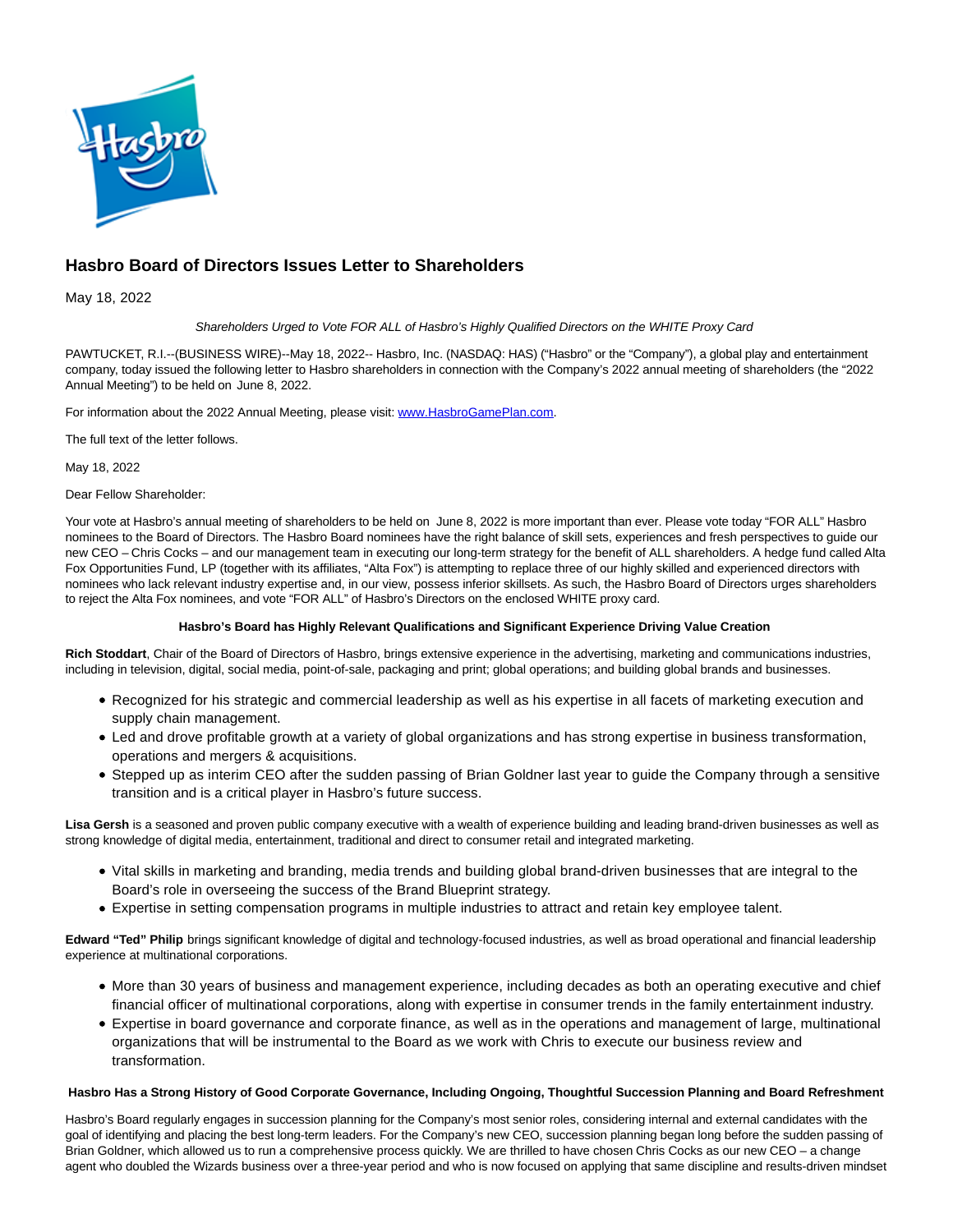to all of Hasbro.

In terms of Board refreshment, ahead of the recent appointments of Liz Hamren and Blake Jorgensen to our Board, Hasbro invited Alta Fox's five original director nominees to interview with the Board's Nominating, Governance and Social Responsibility Committee. Alta Fox initially refused to permit such interviews and ultimately allowed Hasbro to interview only one of its current nominees. Alta Fox's candidates received full and fair consideration; however, the Board concluded that Liz Hamren and Blake Jorgensen were superior additions due to their significant experience and expertise in gaming, technology, operations and capital allocation. In our view, Alta Fox's nominees, given their limited relevant qualifications, would not be additive to the Board in helping Hasbro achieve its long-term strategy.

## **Alta Fox's Nominees Do Not Have the Necessary Skills for Hasbro's Board**

**Marcelo Fischer has a long history of underperforming spin-offs.** Based on his previous experience at IDT, where he participated in numerous (mostly underperforming) spin-offs as senior vice president – finance, we expect that he will advocate for the Wizards spin-off proposal being pushed by Alta Fox – even though we have thoroughly evaluated it and believe it will not create value for all shareholders.

- Primarily brings legacy telecommunications and personal care experience neither of which are relevant to Hasbro's business model nor the omni-channel storytelling strategy central to our success.
- Fischer's company, IDT, has a continued business relationship with Alta Fox, which Alta Fox has failed to disclose to Hasbro shareholders in this proxy contest. Given this business relationship, we are concerned that Fischer would not be truly independent from Alta Fox.

**Rani Hublou's B2B credentials would not be additive to Hasbro's Board.** Her primary experience is narrowly limited to marketing in the enterprise software space, including at Tecsys, whose TSR has fallen about 36% over the last 12 months and which has underperformed Hasbro's TSR by 3.5x during her tenure.

- No qualifications in consumer businesses focused on gaming, entertainment or consumer products.
- Alta Fox declined Hasbro's multiple requests to interview Hublou, so Hasbro was not given an opportunity to ask her about her experience and qualifications.

## **Carolyn Johnson has a poor track record regarding business transformation and lacks critical industry experience.** She has a short seven-month tenure and little success as Chief Transformation officer at AIG, whose net income declined 84% during her tenure.

- No experience leading or growing consumer businesses.
- No relevant expertise in gaming, consumer products or entertainment.
- Alta Fox declined Hasbro's multiple requests to interview Johnson, so Hasbro was not given an opportunity to ask her about her experience and qualifications.

## **VOTE THE WHITE PROXY CARD TODAY**

The Board of Directors of Hasbro recommends shareholders vote "FOR ALL" the nominees proposed by the Hasbro Board at the upcoming annual meeting on the WHITE proxy card.

#### **Please Vote Now Using One of the Following Methods**

| Vote by Internet                    | <b>Vote by Phone</b>              | <b>Vote by Mail</b>                                                 |
|-------------------------------------|-----------------------------------|---------------------------------------------------------------------|
| Go to the website identified on the | Call the number on the enclosed   | Mark, sign, date and return the enclosed <b>WHITE proxy card or</b> |
| enclosed WHITE proxy card or voting | <b>WHITE proxy card or voting</b> | voting instruction form in the accompanying postage-paid            |
| instruction form                    | instruction form                  | pre-addressed envelope                                              |

**We encourage shareholders NOT to sign, return or vote any gold proxy card sent to you by Alta Fox**. Only the latest dated proxy card will count at Hasbro's 2022 annual meeting. Shareholders who have any questions or need assistance voting may contact the Company's proxy solicitors, Innisfree M&A Incorporated, toll-free at 1 (877) 825-8971, or Morrow Sodali LLC, toll-free at 1 (800) 662-5200.

Thank you for your continued support of Hasbro.

Sincerely,

The Hasbro Board of Directors

#### **Additional Information**

#### **Our Board possesses strong qualifications and expertise on the matters key to Hasbro's success – digital gaming, media and content, consumer products, entertainment, marketing, capital allocation and ESG.**

**Chris Cocks**, who joined the Board in 2022, is a highly strategic leader with extensive skills and experience in digital gaming, omni-channel storytelling and strategic capital allocation, along with a proven track record of value creation, having doubled the size of Wizards of the Coast over a three-year period. We are confident in his ability to lead us forward as a CEO and director for the benefit of all our stakeholders.

**Liz Hamren**, who joined the Board in April 2022, brings comprehensive leadership experience in digital gaming. Her fresh perspective and significant expertise in consumer products, strategic growth and capital allocation, combined with her forward-looking digital perspective, will be invaluable to Hasbro's brands and broader business.

**Blake Jorgensen**, who joined the Board in April 2022, brings a fresh perspective to the Board with critical expertise in gaming, capital allocation, consumer products and technology, along with a proven and consistent track record of growth, organic and through mergers & acquisitions, and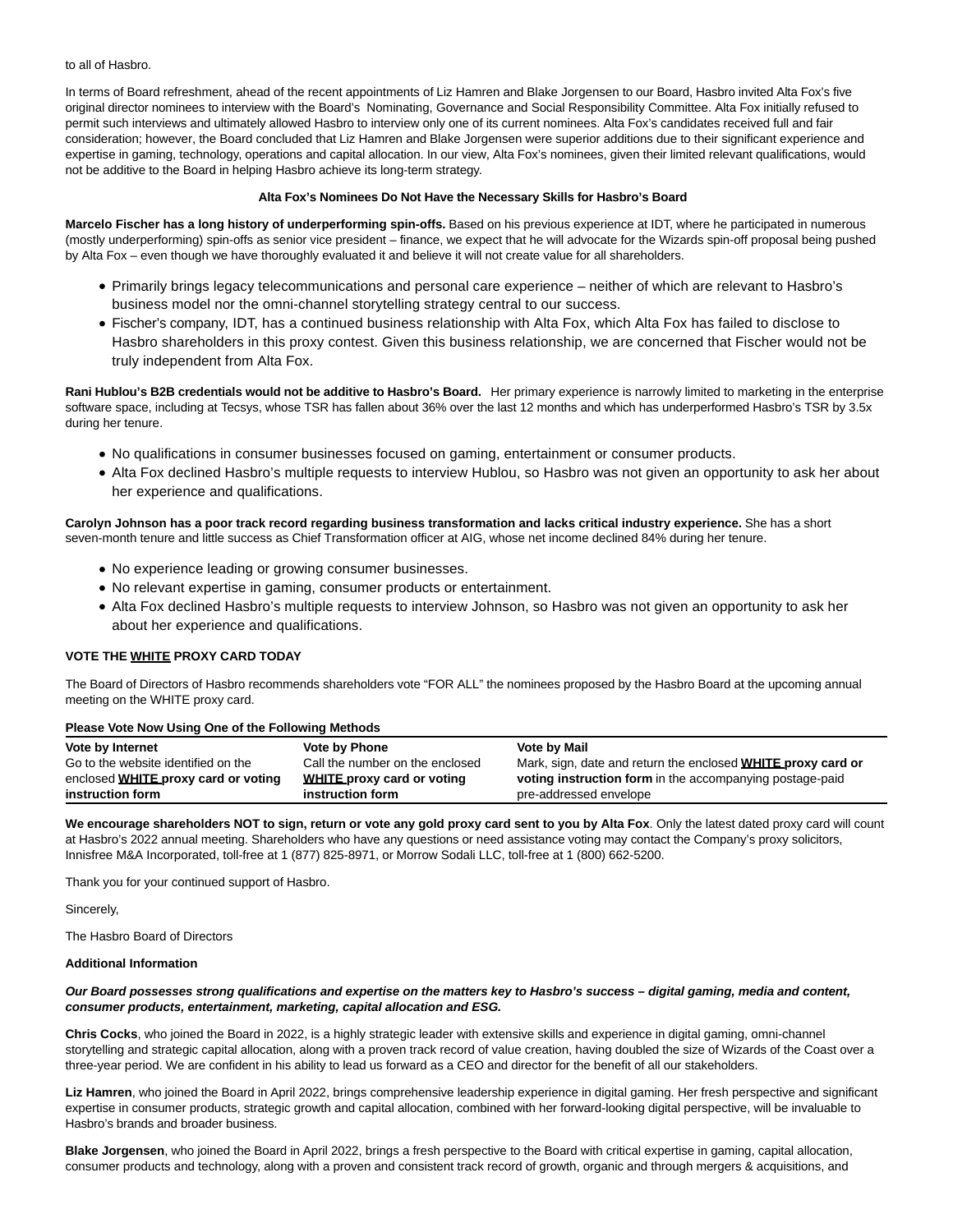shareholder value creation.

**Ken Bronfin** has a proven track record of more than 35 years in media, digital media and entertainment, in addition to expertise in strategic long-term capital allocation.

**Michael Burns** has broad experience in developing and distributing award-winning original content as well as strong expertise in strategic growth, acquisitions, business spin-offs and dispositions and financial management.

**Hope Cochran** brings a wealth of knowledge in digital and mobile gaming, a proven track record driving revenue growth and overseeing strategic acquisitions and valuable experience managing global businesses.

**Linda Zecher Higgins** has an impressive history overseeing growth and transformation at companies focused on technology, digital content, digital education and online sales and marketing.

**Tracy Leinbach** brings widespread knowledge and expertise in corporate finance, supply chain and operations, strategic planning, risk management and multinational corporation management.

**Laurel Richie** has a deep understanding of marketing and brand-building, significant leadership experience, strategic and operational expertise and a deep passion for diversity and inclusion.

**Mary Beth West** brings a proven track record of growing, transforming and revitalizing consumer businesses and brands, as well as strong expertise in data-driven marketing, consumer engagement and integrated storytelling.

## **Each of our directors contributes expertise and experience that is directly relevant to overseeing our world class portfolio of assets across multiple play and entertainment categories.**

## **About Hasbro**

Hasbro (NASDAQ: HAS) is a global play and entertainment company committed to making the world a better place for all children, fans and families. Hasbro delivers immersive brand experiences for global audiences through consumer products, including toys and games; entertainment through eOne, its independent studio; and gaming, led by the team at Wizards of the Coast, an award-winning developer of tabletop and digital games best known for fantasy franchises MAGIC: THE GATHERING and DUNGEONS & DRAGONS.

The company's unparalleled portfolio of approximately 1,500 brands includes MAGIC: THE GATHERING, NERF, MY LITTLE PONY, TRANSFORMERS, PLAY-DOH, MONOPOLY, BABY ALIVE, DUNGEONS & DRAGONS, POWER RANGERS, PEPPA PIG and PJ MASKS, as well as premier partner brands. For the past decade, Hasbro has been consistently recognized for its corporate citizenship, including being named one of the 100 Best Corporate Citizens by 3BL Media and one of the World's Most Ethical Companies by Ethisphere Institute. Important business and brand updates are routinely shared on our Investor Relations website, Newsroom and social channels (@Hasbro on Twitter, Instagram, Facebook and LinkedIn.)

© 2022 Hasbro, Inc. All Rights Reserved.

### **Forward-Looking Statements**

This communication contains "forward-looking statements" within the meaning of the Private Securities Litigation Reform Act of 1995. These forwardlooking statements may be accompanied by such words as "anticipate," "believe," "could," "estimate," "expect," "forecast," "intend," "may," "plan," "potential," "project," "target," "will" and other words and terms of similar meaning. Among other things, these forward-looking statements may include statements concerning: the impact and contributions of our new director appointments, and our ability to achieve our financial and business plans, goals and objectives, including achieving long-term sustainable profitable growth and long-term value for shareholders. Specific factors that might cause such a difference include those risks detailed from time to time in Hasbro's filings with the SEC. The statements contained herein are based on Hasbro's current beliefs and expectations and speak only as of the date of this communication. Except as may be required by law, Hasbro does not undertake any obligation to make any revisions to the forward-looking statements contained in this communication or to update them to reflect events or circumstances occurring after the date of this communication. You should not place undue reliance on forward-looking statements.

## **Additional Information and Where to Find It**

Hasbro has filed with the SEC a definitive proxy statement on Schedule 14A on April 25, 2022, containing a form of WHITE proxy card, and other relevant documents with respect to its solicitation of proxies for Hasbro's 2022 annual meeting of shareholders (the "2022 annual meeting"). INVESTORS AND SECURITY HOLDERS ARE URGED TO READ THE DEFINITIVE PROXY STATEMENT (INCLUDING ANY AMENDMENTS OR SUPPLEMENTS THERETO) FILED BY HASBRO AND ANY OTHER RELEVANT DOCUMENTS FILED WITH THE SEC CAREFULLY AND IN THEIR ENTIRETY BECAUSE THEY CONTAIN OR WILL CONTAIN IMPORTANT INFORMATION ABOUT ANY SOLICITATION. Investors and security holders may obtain copies of these documents and other documents filed with the SEC by Hasbro free of charge through the website maintained by the SEC a[t www.sec.gov.](https://cts.businesswire.com/ct/CT?id=smartlink&url=http%3A%2F%2Fwww.sec.gov&esheet=52723170&newsitemid=20220517006337&lan=en-US&anchor=www.sec.gov&index=2&md5=ef2e764d4c8bacafd2d705ded7ecf182) Copies of the documents filed by Hasbro are also available free of charge by accessing Hasbro's website at [www.hasbro.com.](https://cts.businesswire.com/ct/CT?id=smartlink&url=http%3A%2F%2Fwww.hasbro.com&esheet=52723170&newsitemid=20220517006337&lan=en-US&anchor=www.hasbro.com&index=3&md5=d2a7f5c9fbfab757bacf4bcd8a435909)

## **Participants to the Solicitation**

Hasbro, its directors and executive officers and other members of management and employees may be deemed to be participants in the solicitation of proxies with respect to a solicitation by Hasbro in connection with matters to be considered at the 2022 annual meeting. Information about Hasbro's executive officers and directors, including information regarding the direct and indirect interests, by security holdings or otherwise, is available in Hasbro's definitive proxy statement for the 2022 annual meeting, which was filed with the SEC on April 25, 2022. To the extent holdings of Hasbro securities reported in the definitive proxy statement for the 2022 annual meeting have changed, such changes have been or will be reflected on Statements of Change in Ownership on Forms 3, 4 or 5 filed with the SEC. These documents are or will be available free of charge at the SEC's website at [www.sec.gov.](https://cts.businesswire.com/ct/CT?id=smartlink&url=http%3A%2F%2Fwww.sec.gov&esheet=52723170&newsitemid=20220517006337&lan=en-US&anchor=www.sec.gov&index=4&md5=839660dbe4da65f5e5ff69c209de793c)